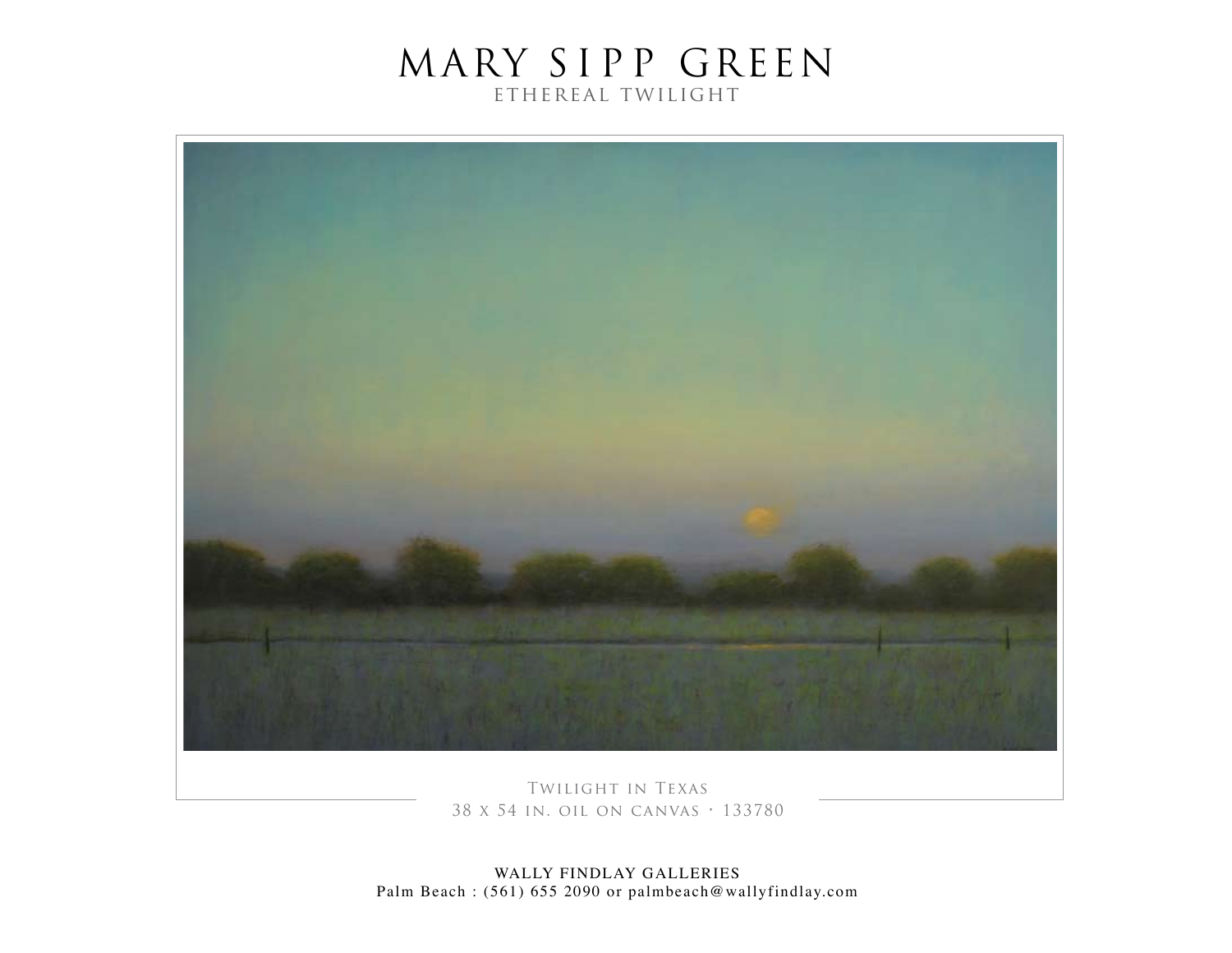

Bluebonnets at Rowland Ranch 38 x 56 in. oil on canvas • 133781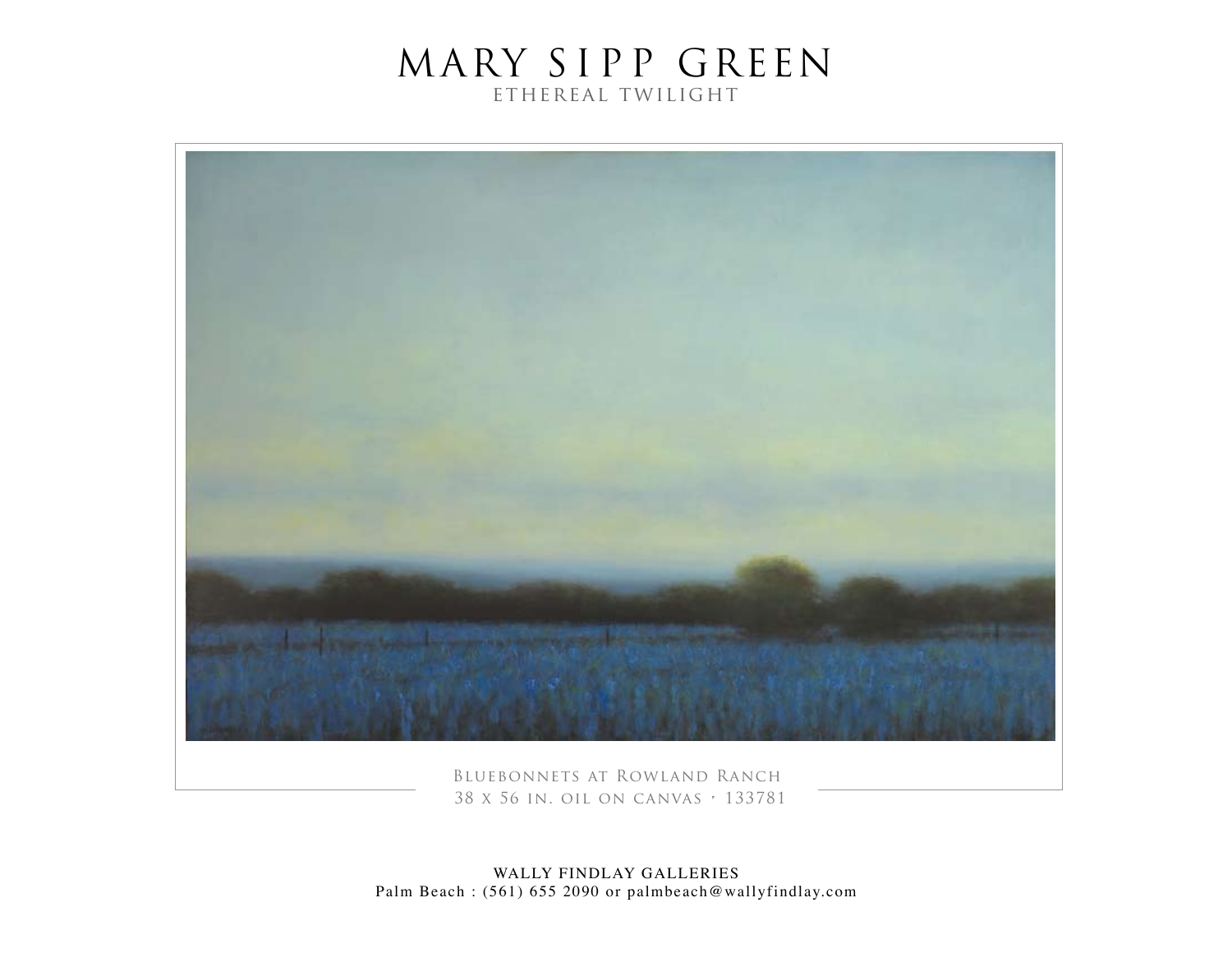

Afterglow on Rocky Road 36 x 54 in. oil on canvas • 133779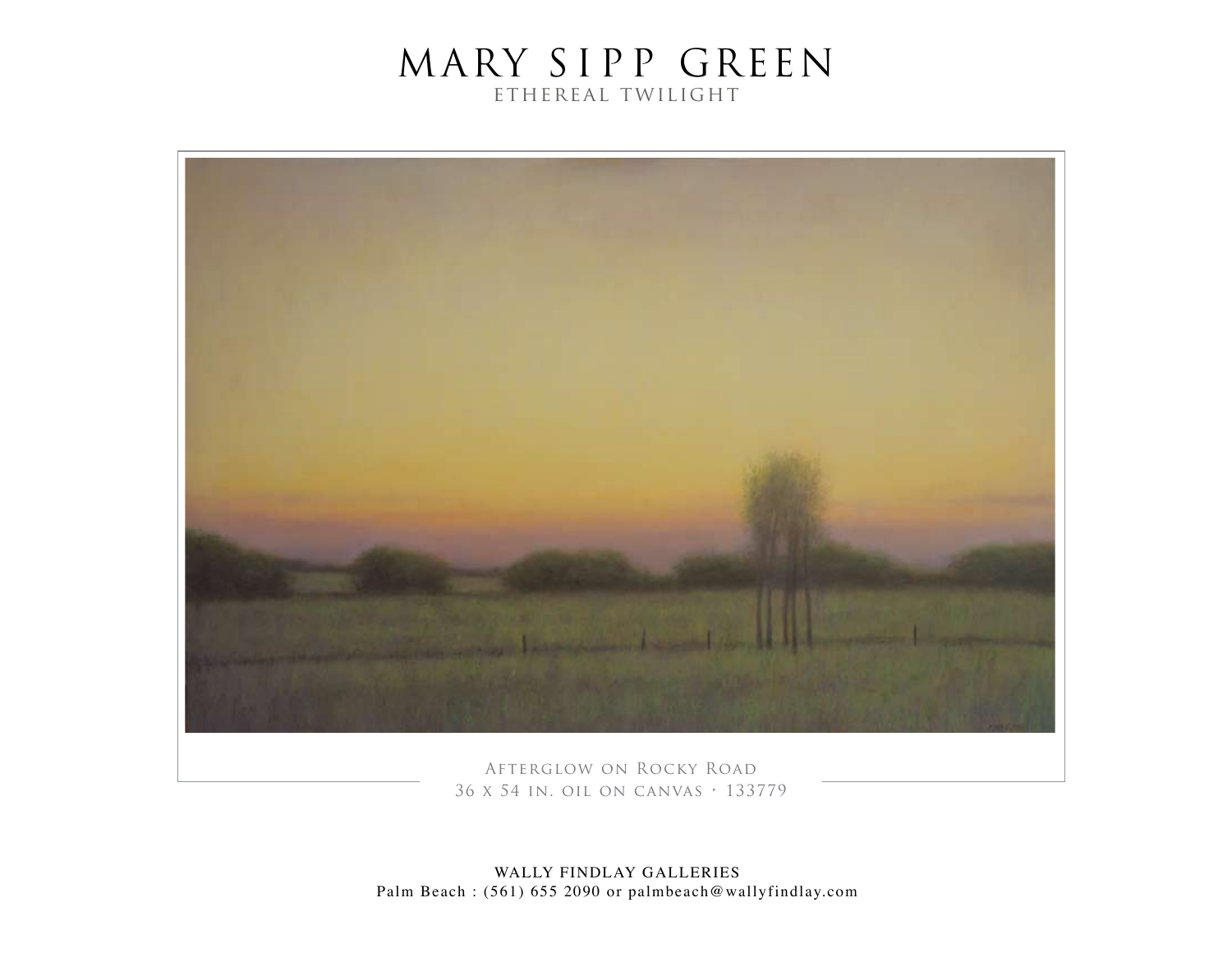

Moonshine 24 x 28 in. oil on canvas • 133768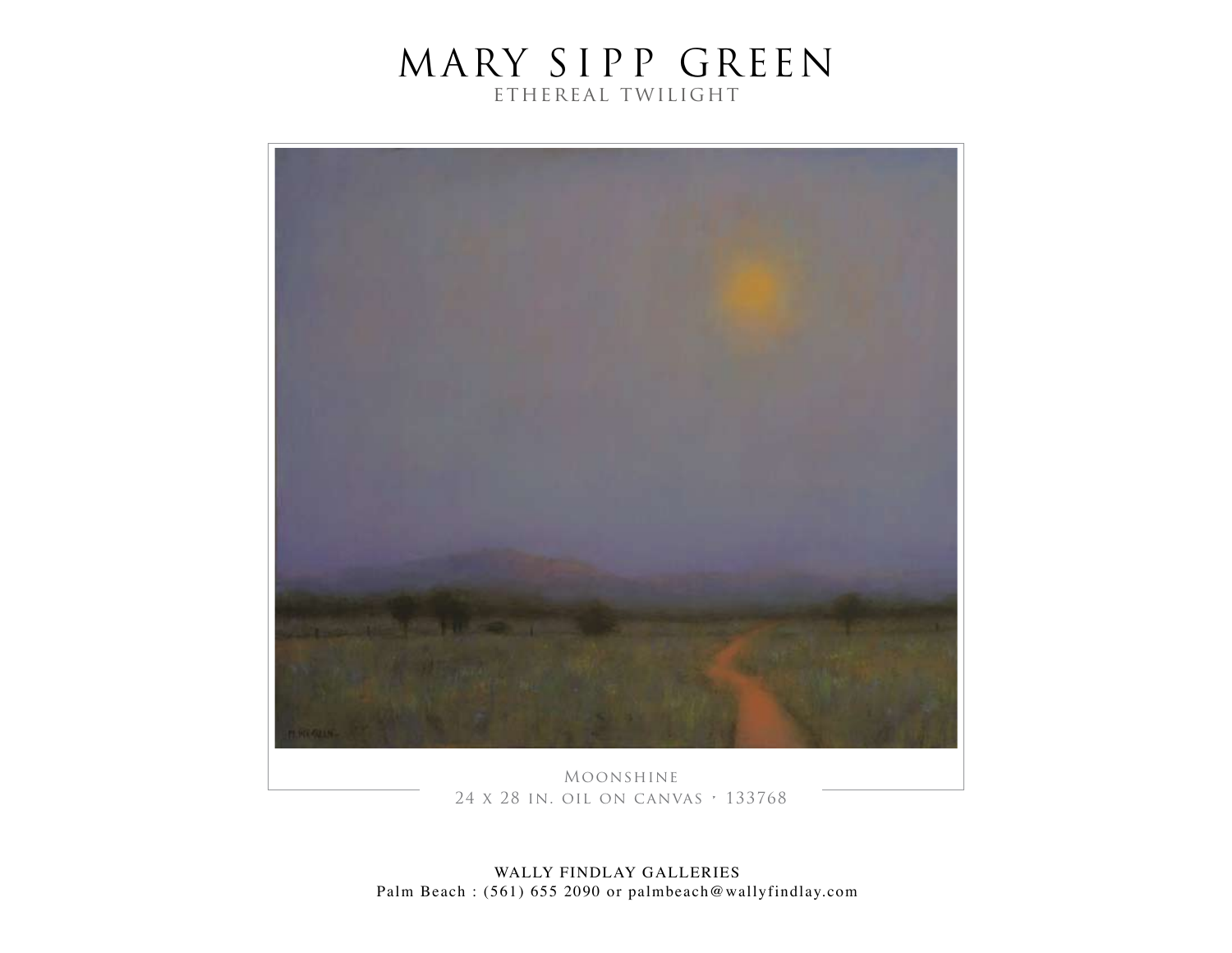

Hill Country Creek 42 x 48 in. oil on canvas • 133778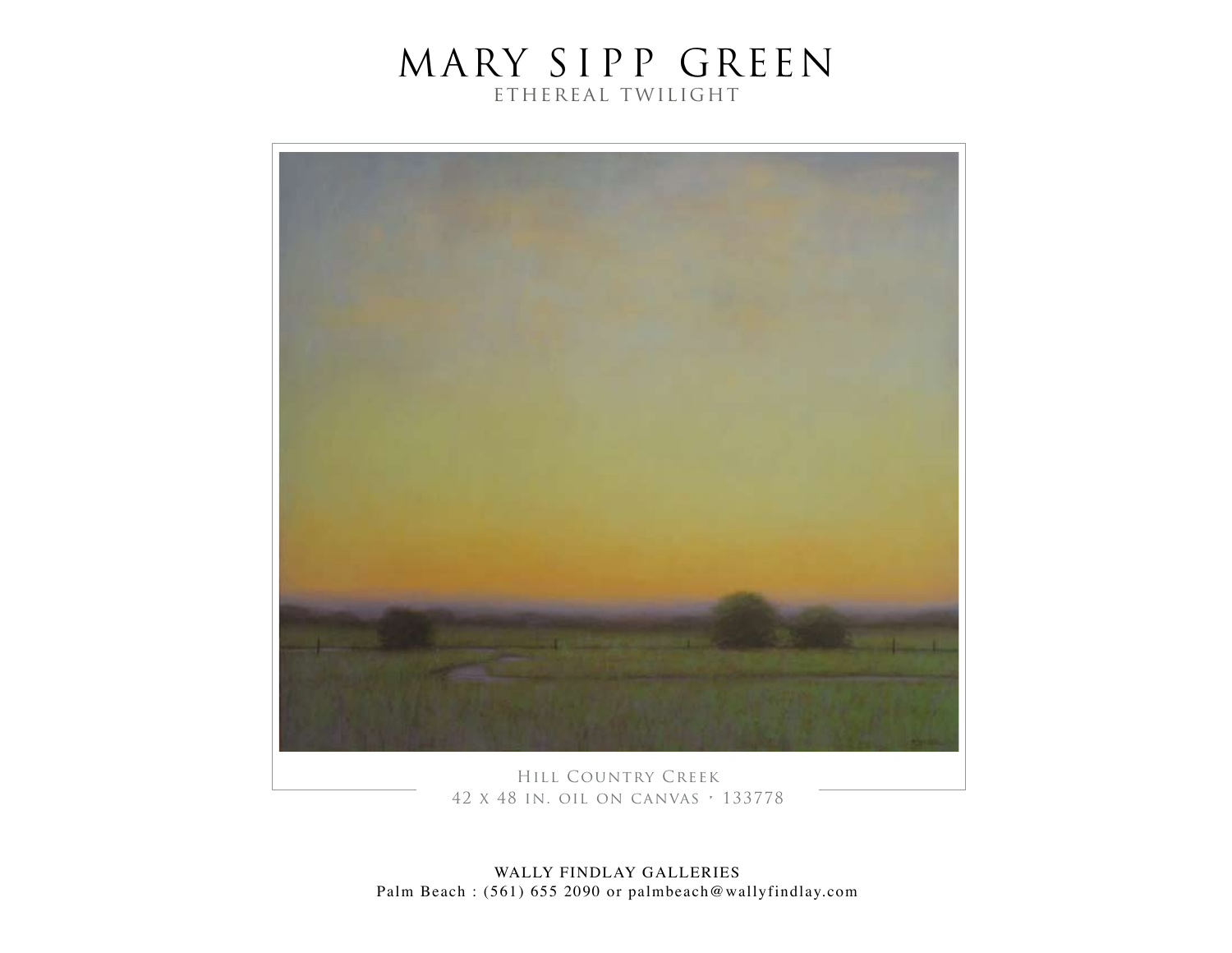

Black Angus 15 x 17 in. oil on canvas • 133763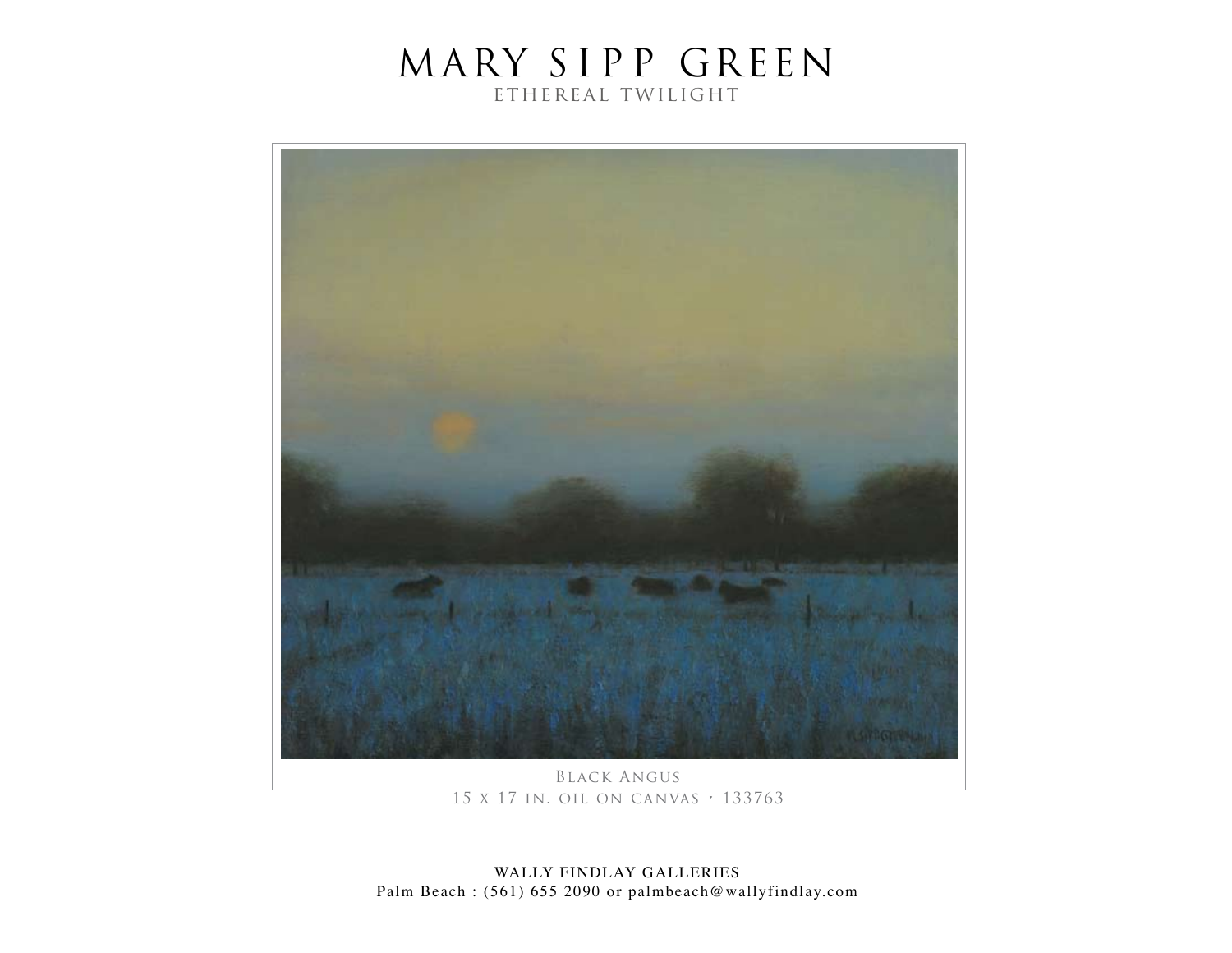

Sunset in Fredonia 24 x 24 in. oil on canvas • 133767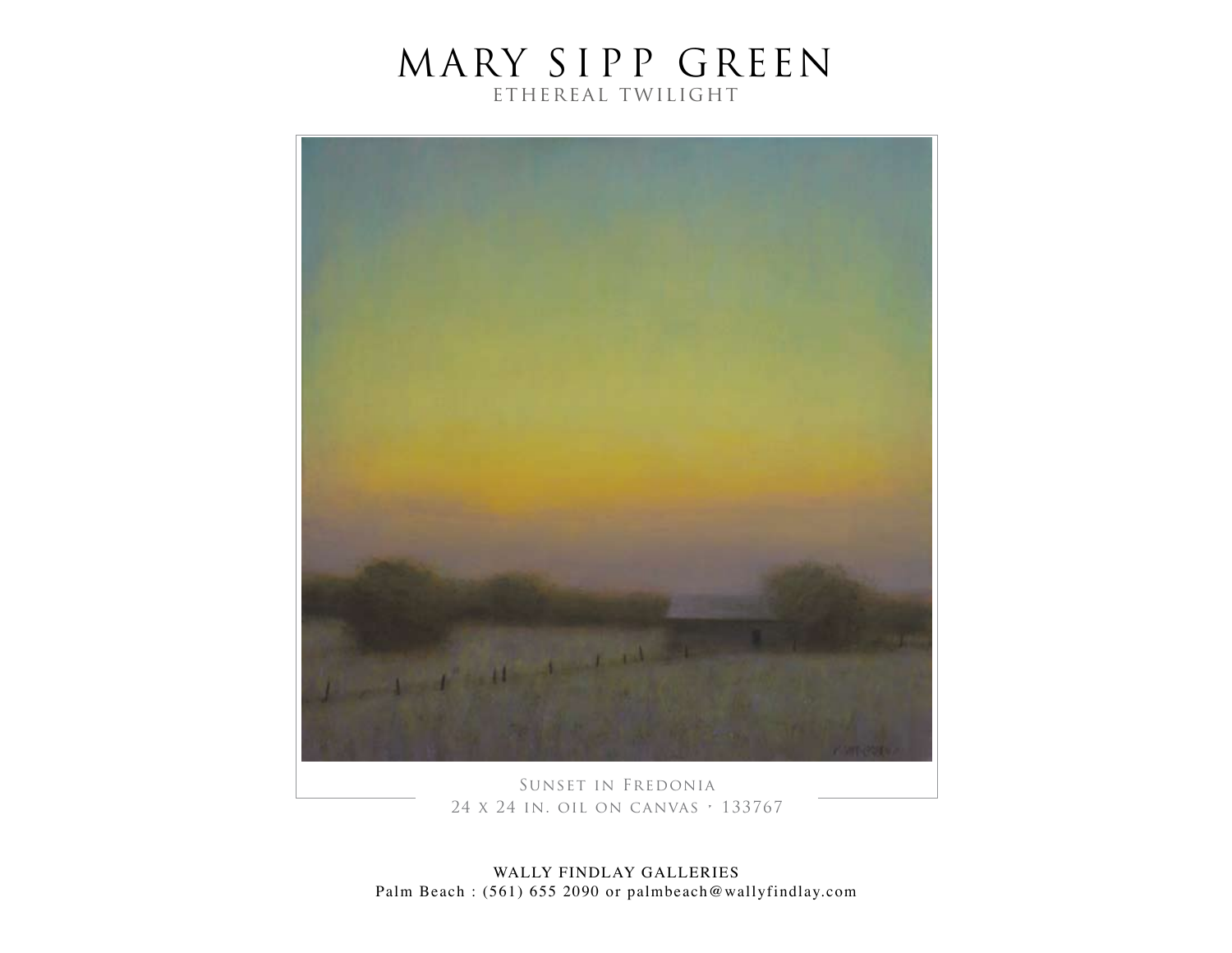

LONG BARN IN YELLOW FIELD 20 x 36 in. oil on canvas - 133769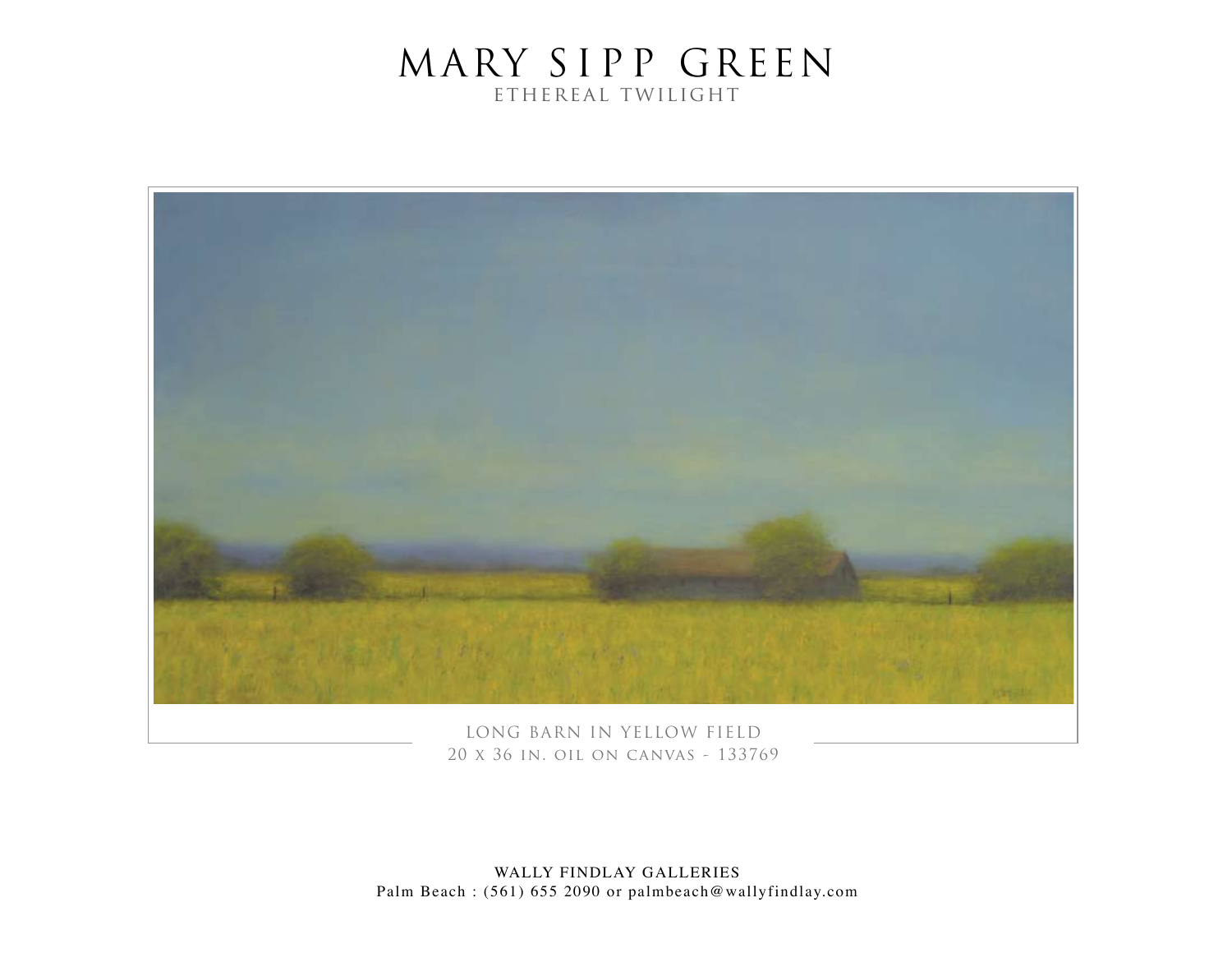

MORNING 44 x 50 in. oil on canvas - 133782